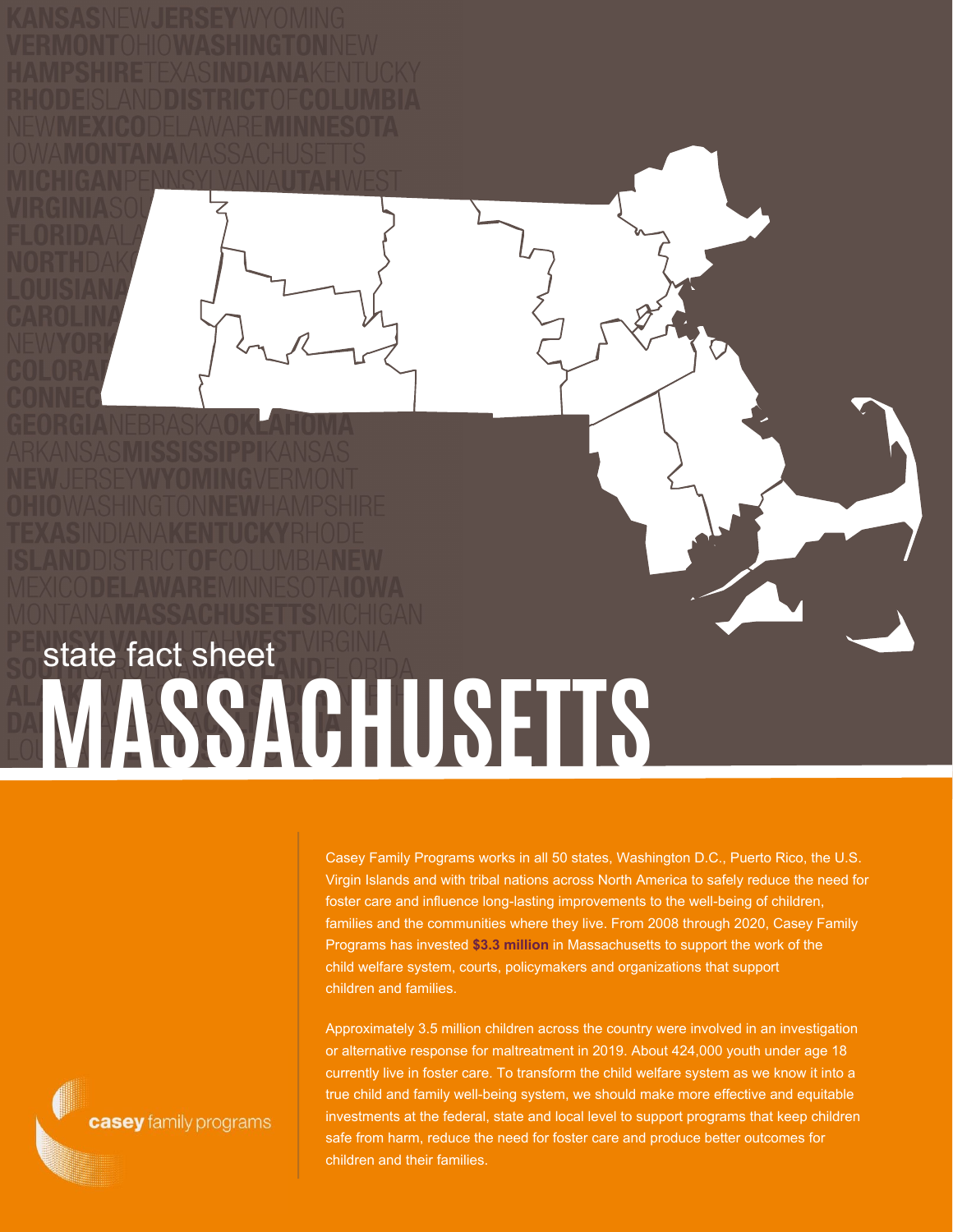We talk about a "foster care system," but the goal is to create a child and family well-being system that prevents abuse and neglect and helps every child grow up safely in his or her own family whenever possible. Rather than waiting for maltreatment to occur, we can improve the safety of children who have come to the attention of child protective services by helping their families with evidence-based and promising practices.

Across Massachusetts in 2019, approximately:



Most states currently are limited to using the bulk of the \$9.8 billion in dedicated federal child welfare funding only for services related to foster care. The Family First Prevention Services Act of 2018 and the Family First Transition Act of 2019 provide states with the historic opportunity to invest federal funding to support preventive services, including substance abuse, mental health and parental skill training, so more children can remain safely at home. States and tribes now have access to new federal prevention resources to help keep children safe from harm in the first place by helping strengthen their families.

How federal child welfare funding is currently aligned in Massachusetts\*:

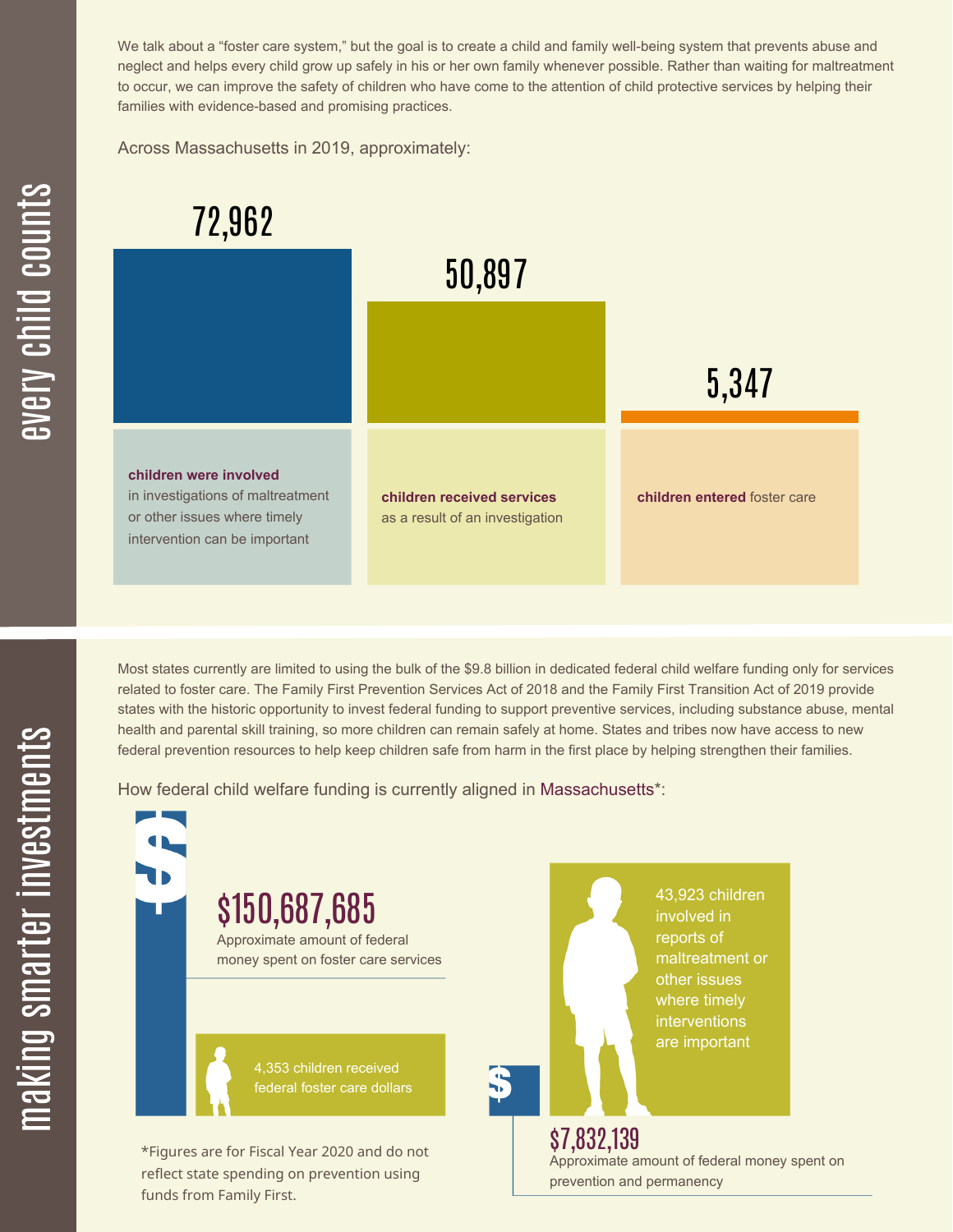Numbers may not equal 100% due to rounding.

\*"Other" includes transferred to another agency, ran away or died.

Safety and effective response go hand in hand. Most children enter foster care due to neglect and other reasons — not because of physical or sexual abuse. In Massachusetts, providing targeted and effective interventions as soon as possible, including by accessing new federal resources provided under the Family First Prevention Services Act and the Family First Transition Act, can safely allow children to remain with their families and thrive.

Reasons children in Massachusetts enter foster care:



\*"Other" includes parental substance abuse, child substance abuse, child disability, child behavior problems, parent death, parent incarceration, caretaker inability to cope, relinquishment or inadequate housing.

What happens to children who end up in foster care? Most are safely reunited with their own family or extended family. A significant number are adopted. Under the Family First Prevention Services Act, communities can more easily invest in helping more children to grow up in safe, stable families by providing appropriate and timely services prior to the need for removal, or after they return home or have been adopted.

Among children in Massachusetts who exited foster care in 2019:

57%



 $\overline{\mathbf{C}}$  $\leq$  $\overline{\mathbf{C}}$  $\overline{\mathsf{Z}}$  $\overline{\mathbf{C}}$ 

 $\equiv$ 

 $\blacksquare$ e  $\boldsymbol{\mathcal{C}}$  $\overline{\mathbf{C}}$  $\overline{\phantom{a}}$  $\overline{\mathbf{C}}$  $\mathcal{C}$ <u>م</u>

 $\equiv$ 

el<br>O  $\overline{\phantom{0}}$  $\blacksquare$ 

t<br>B

mily

89% of children in **Massachusetts** do not experience a repeat occurrence of maltreatment within six months